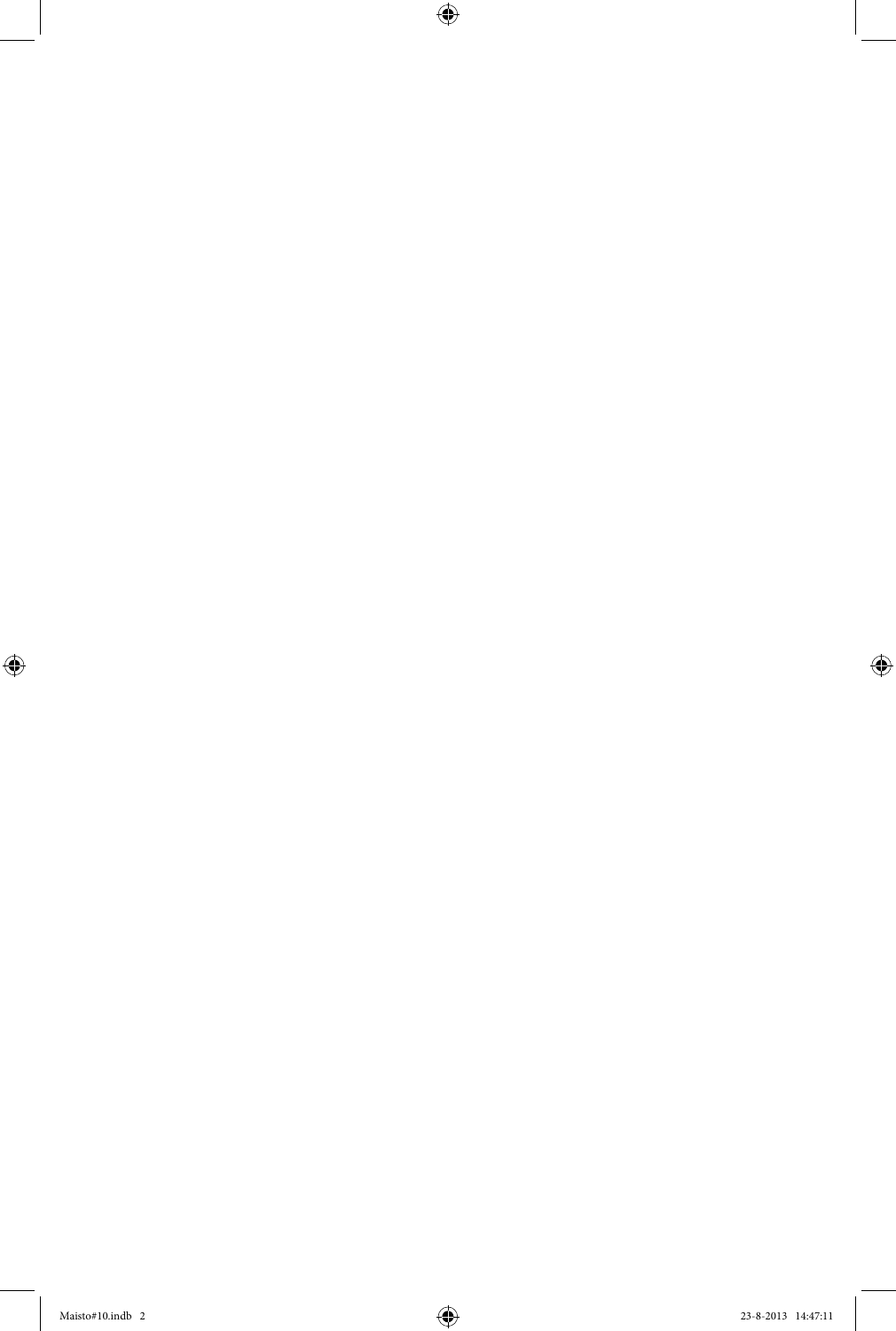# **Chapter 1**

# **General Report**

by Guglielmo Maisto<sup>1</sup> and Jacques Malherbe<sup>2</sup>

# **Introduction: Economic analysis of the tax treatment of capital gains**

Since its inception, the tax treatment of capital gains has been heavily influenced by economic theory and, in respect of capital gains on shares realized either by individuals or by corporations, by the effects of such taxation on the stock market.

Since the creation of the income tax, two concepts of income have been opposed to each other. For the source theory, income is equalized with receipts drawn for a permanent source. Capital gains are therefore excluded from income. For others (e.g. theory of Haig-Simons) income is the net increase of the economic power of an individual between two points in time: it includes not only periodical income, but also the change in value of the stock of property rights between the beginning and the end of the tax period.

This discussion is further complicated by taking into consideration double taxation. If we limit ourselves to company shares, their acquisition is normally realized by means of savings, i.e. of income that has already been taxed when earned or otherwise realized. For theoreticians of the consumption tax (Meade), the amounts earmarked for savings and kept in savings accounts should be tax exempt.

On the other hand, as concerns shares of companies, the capital gain is generally the reflection either of reserves existing in the company the shares of which are sold or of the capitalization of future income that will be distributed under the form of dividends and will be taxed at the moment of distribution. One may observe, however, that particularly on the occasion of takeover bids, the capital gain may exceed the elements so defined, inter

<sup>1.</sup> Associate Professor of International and Comparative Tax Law, Catholic University of Piacenza (Italy); Founding Partner, Maisto e Associati, Milan, Rome and London.

<sup>2.</sup> Professor Emeritus, Catholic University of Louvain; Partner,Liedekerke Wolters Waelbroeck Kirkpatrick, Brussels.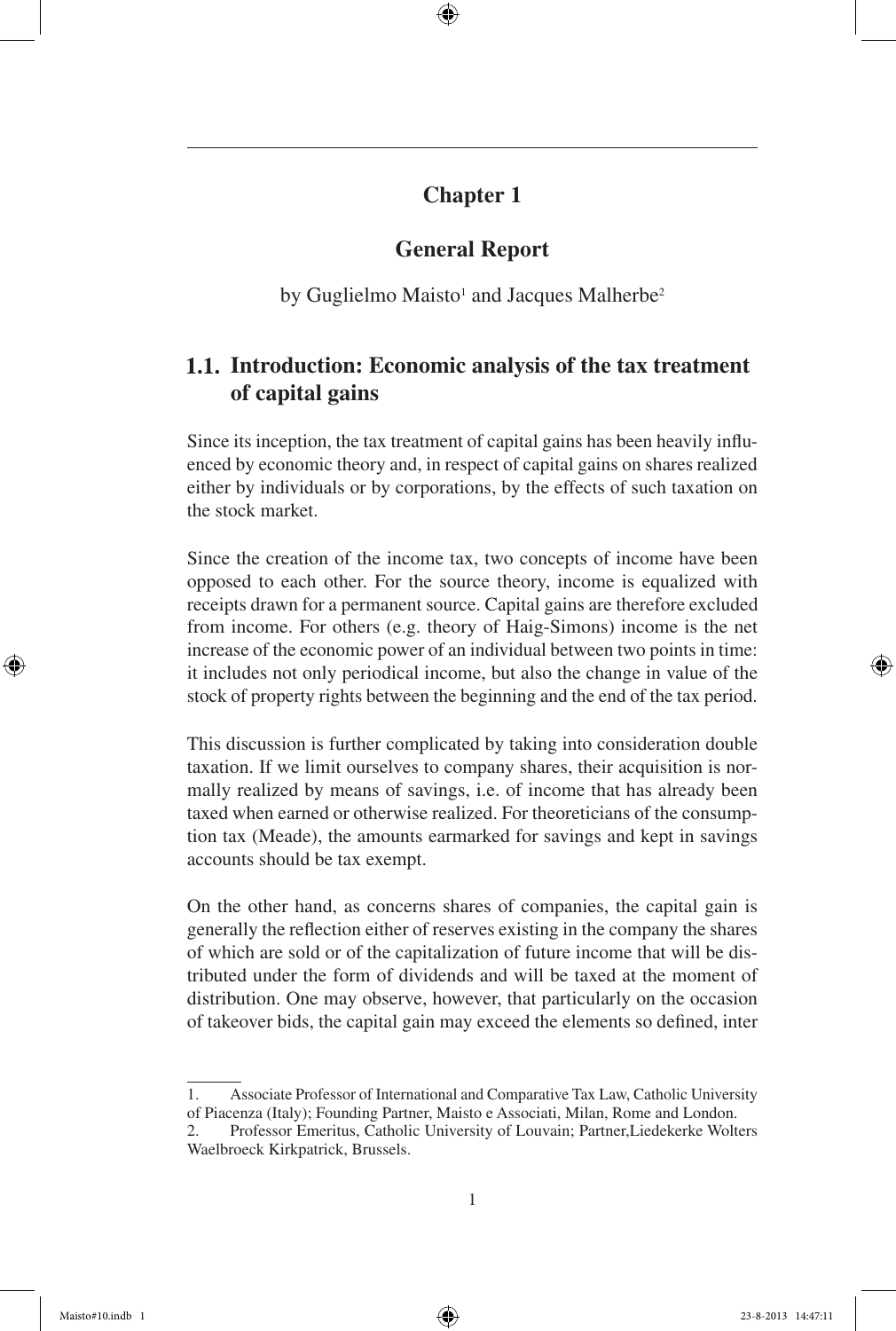alia, by reason of synergies which will be found between companies or of other related elements, for instance the increase of market shares or the sheer ambition of executives or shareholders.

Insofar as capital gains on bonds are concerned, they will often be related to a decrease in interest rates.

If one defines a capital gain as the gain realized on a capital asset, one must ascertain that a capital asset is acquired in order to draw an income therefrom. Its value is in principle the present value of the future income expected during its existence, discounted by a capitalization rate equal to the interest of the market plus a risk premium. Risk premiums may be valued in a different way by different investors. This gives rise to speculative gains. In fact, the speculator is the one who foresees changes in value, arising essentially from the valuation of the risk premium.

On the other hand, a simple decrease of the interest rate carries on a value increase of future goods in relation to present goods by influencing the capitalization rate. However, a decrease of the interest rate is generally associated with a decrease of economic activity. The decrease of discounted income therefore goes in the opposite direction of the increase of the value of goods that could result from the lowering of interest rates.

The capital gains tax exists under various forms and is levied at various rates in numerous countries. The United States was the first country to introduce it. It undoubtedly has effects on the market economy. The first consequence is a locked-in effect. If gains are taxable und losses deductible, the owners of capital assets will tend to keep appreciated property and to liquidate depreciated property or, at best, to try and compensate losses and gains. The temptation of realizing losses on depreciated assets gives rise to a forced-out effect or mobilization effect.

The locked-in or immobilization effect is the partial consequence of another character of the tax: the bunching or concentration effect. Indeed, the tax bears in 1 year on a gain that represents the income of several years during which the property has gradually increased in value. In the case of a progressive tax, taxation will be higher than if it had taken place each year. The idea therefore arose to tax capital gains at reduced rates; this is accompanied by the idea to defer the tax if the amount resulting from the sale of a capital asset is reinvested ("rollover").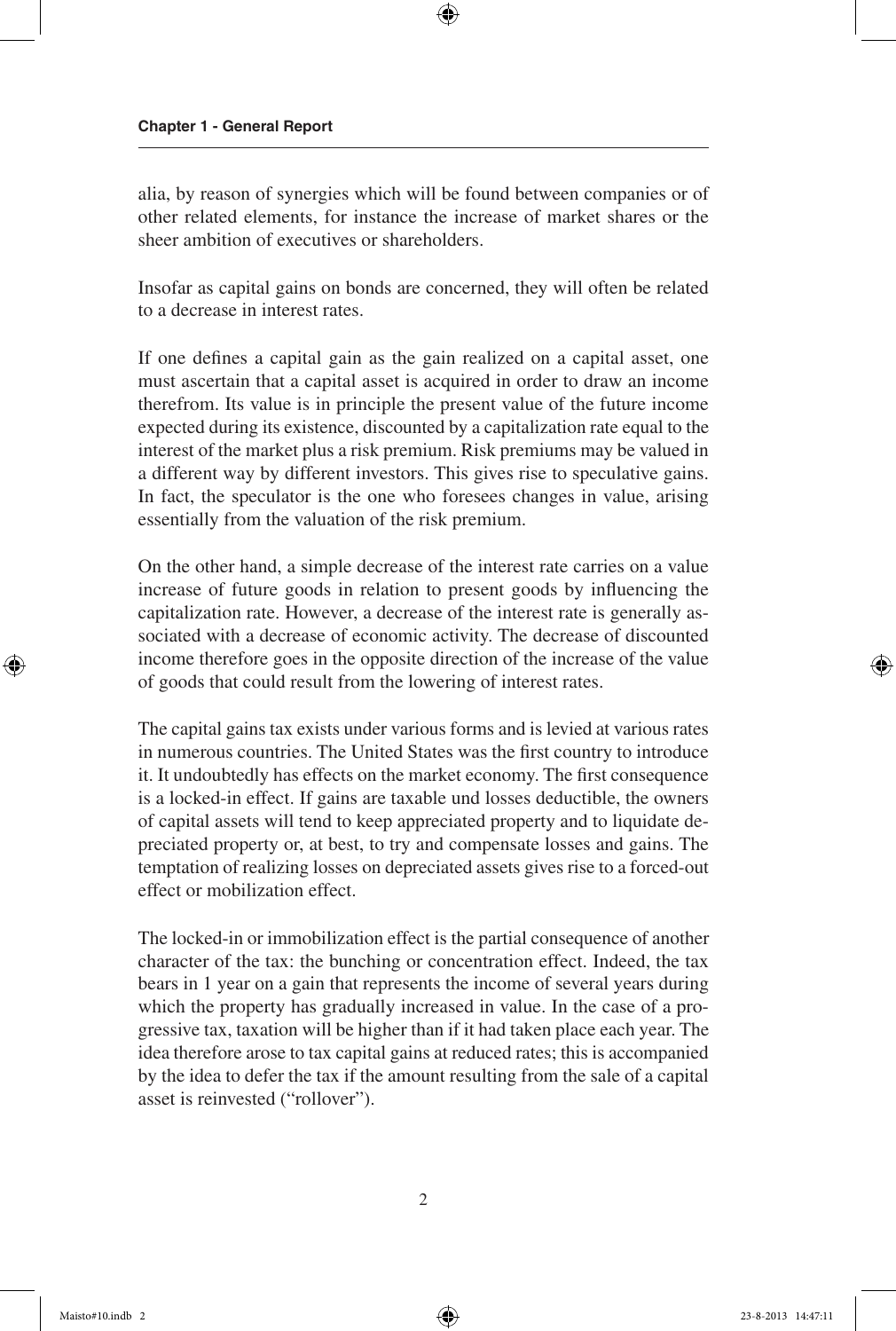The taxation of capital gains therefore has a destabilizing effect on the market: it increases fluctuations in price and in quantity, causing the prices to rise in a period of prosperity and to decrease in a period of depression by reason of the deductibility of losses. It therefore adds to cyclical instability.

However, the vendor considers the alternative use of his capital. If the return on another capital asset sufficiently exceeds the return that he expects from its present investment, he sees a benefit in realizing a sale despite the taxation of the gain. The tax, however, will produce a capital effect: the vendor who realizes a gain and is taxed will come back into the market only with an amount decreased by the tax, which will moderate the price rise. In a period of lowering prices, the capital effect of the deduction of losses will also moderate the decline of prices. The distinction as to tax rates between short-term and long-term gains is generally justified by a relief of the bunching effect. The longer the duration of possession, the stronger the bunching effect justifying a decrease of the tax rate upon realization of the gain. However, the system also creates a tendency to wait in order to enjoy the application of the long-term rate.

Finally, one must take into consideration the monetary portion of the gain due to inflation. This implies a revaluation of the purchase price for the computation of the gain. Such a system is often initiated when the taxation of capital gains is introduced in a country. This was the case in the United Kingdom. When the taxation of capital gains was introduced, the value of quoted securities for the future computation of gains was determined upon the entry into force of the statute (1965). For other assets, the computation of the gain was effected *prorata temporis* supposing that the gain was created in a uniform way during the holding period of the asset. However, the taxpayer could elect a computation of the gain by reference to the market value of the asset at the date of the introduction of the regime. The same system applied in Canada and in Ireland.

The choice of a system therefore depends on the locked-in effect, which is considered tolerable, measured in terms of an increase of the alternative return necessary to neutralize it in a period of depression. If one wants to favour investment in capital assets to stimulate growth, the law will exempt capital gains either totally or under condition of reinvestment. If the protection of the resources of the Treasury is essential, the deductibility of capital losses will be limited. The tax regime of gains and losses in capital appears therefore as an essential tool of modern economic policy. This explains the frequent changes of this regime, among others, in the United States. One has ascertained for instance that when the gains realized upon a sale against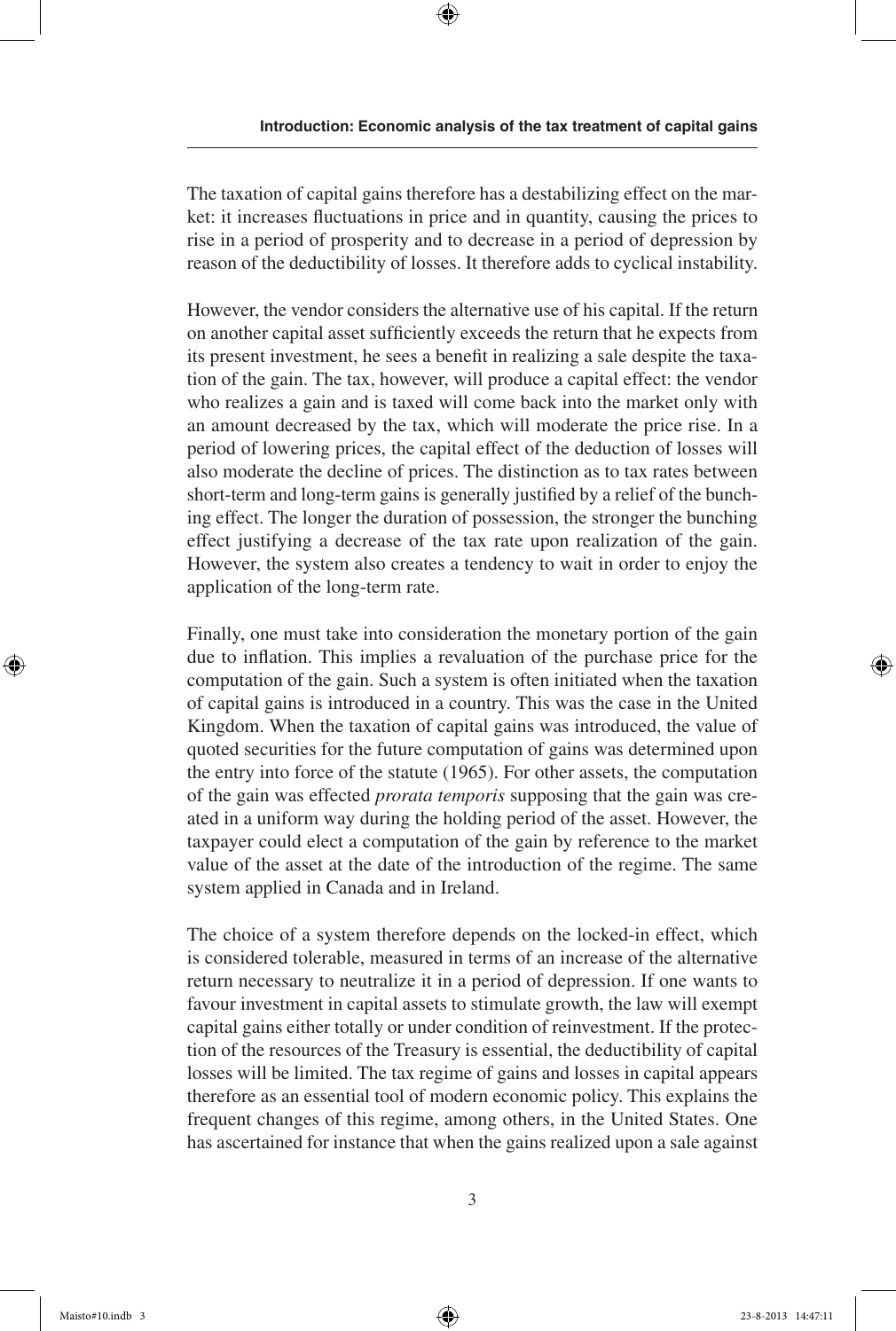cash were taxed whereas gains realized upon an exchange of shares during a takeover bid were not, the shareholders would require a higher premium if the price was paid in cash rather than if it was paid in shares.

To this, one must add that in most European countries, following the entry into force of the Parent-Subsidiary Directive generalizing the exemption of dividends paid by a company to another under certain conditions,<sup>3</sup> capital gains on shares realized by companies were exempted as intercompany dividends were, although the directive did not mandate this. In this context, nothing prevents an investor or a group of investors to create a portfolio company, securing thereby the exemption of capital gains, accepting of course the non-deductibility of capital losses.

The last great change that occurred in the United States results from the law of 2003, Jobs and Growth Tax Relief Reconciliation Act, which reduced the tax rate on dividends for individuals from 38.6% (maximum) to 15% and reduced the tax rate of capital gains of individuals from 20% to 15%, although recent legislation increases both rates to 20% for high-income taxpayers. It seems that, following this legislation, the share of profits distributed as dividends by companies increased.

The debate is old. The late US President John F. Kennedy in his message to Congress accompanying the Tax Reduction Act of 1963 said that:

The present treatment of capital gains and losses is inequitable and constitutes a barrier to economic growth. The taxation of capital gains affects directly the investment decisions, the mobility and the flow of risk capital. The taxation of capital gains influences the passage from static situations to more dynamic situations, the ease of difficulty of new initiatives to obtain capital as well as the strength and potential growth of the economy.

Senator Connie Mack, Chairman of the Joint Economic Committee, was clearer in his 1999 report, *To decrease that tax rate on capital gains: The good policy for the 21st century*: "The most important character of the taxes on capital gains is their negative effect on efficiency and economic growth."

<sup>3.</sup> Council Directive 90/435/EEC of 23 July 1990 (recast in Council Directive 2011/96/ EU of 30 November 2011) applies to companies that (i) take one of the forms listed in the Directive, (ii) are considered to be resident in a Member State for tax purposes according to the tax laws of that State, and (iii) are subject to one of the taxes listed in the Directive. For the purposes of the Directive, the status of parent company is attributed to those companies holding a minimum of 10% (originally 25%) in the capital of the company distributing profits.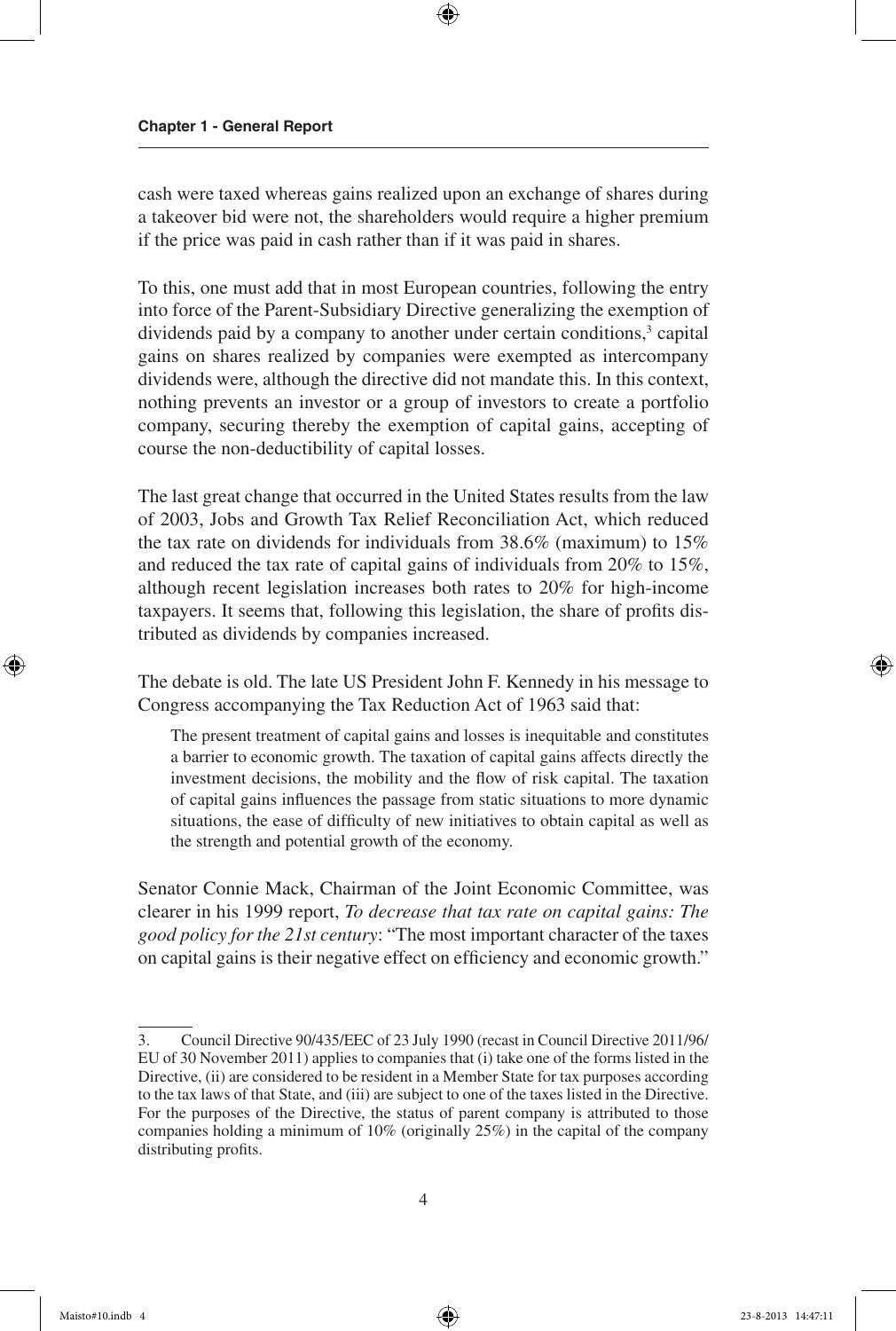Alan Greenspan, the longest-serving Chairman of the Board of Governors of the Federal Reserve (1987-2006), once declared while testifying before the Banking Committee of the US Senate: "The most appropriate tax rate on capital gains is zero."

# **Meaning of "capital gains on shares" under domestic non-tax law**

Non-tax law provides little guidance as to the notion of capital gain. Accounting rules may be relevant to capital gains or losses. In the United States, equity securities will be accounted for under the consolidation method if the parent controls the subsidiary and under the equity method if the parent holds a significant non-controlling interest, the investment being recorded at cost and increased or decreased by a share of the income or loss of the subsidiary.

Smaller investments are recorded at cost. If a market value is available, a distinction is made between trading securities, for which unrealized gain or loss must be reported as non-operating income, and available for sale securities, for which it must be reported as other comprehensive income (OCI), without an influence on earnings per share. If such securities are "impaired" on a more than temporary basis, a loss must be recorded.

Those rules draw no distinction between ordinary income and capital gains and have no influence on the tax treatment of gains or losses on shares.

Under accounting rules implemented in the European Union by the fourth company law directive on company accounts,<sup>4</sup> financial fixed assets may be revalued or a reduction value must be booked on the basis of the profitability of the company in which shares are held. In countries where the tax treatment is tied to the accounting treatment, tax rules will be needed to disregard those entries in the tax computation.

Capital gains are defined under Italian accounting law as the difference between the consideration received and the value of shares in the accounts. They will be recorded as ordinary or extraordinary income based on whether

<sup>4.</sup> Fourth Council Directive 78/660/EEC of 25 July 1978 based on Article 54(3)(g) of the Treaty on the annual accounts of certain types of companies, OJ L222/11 (1978).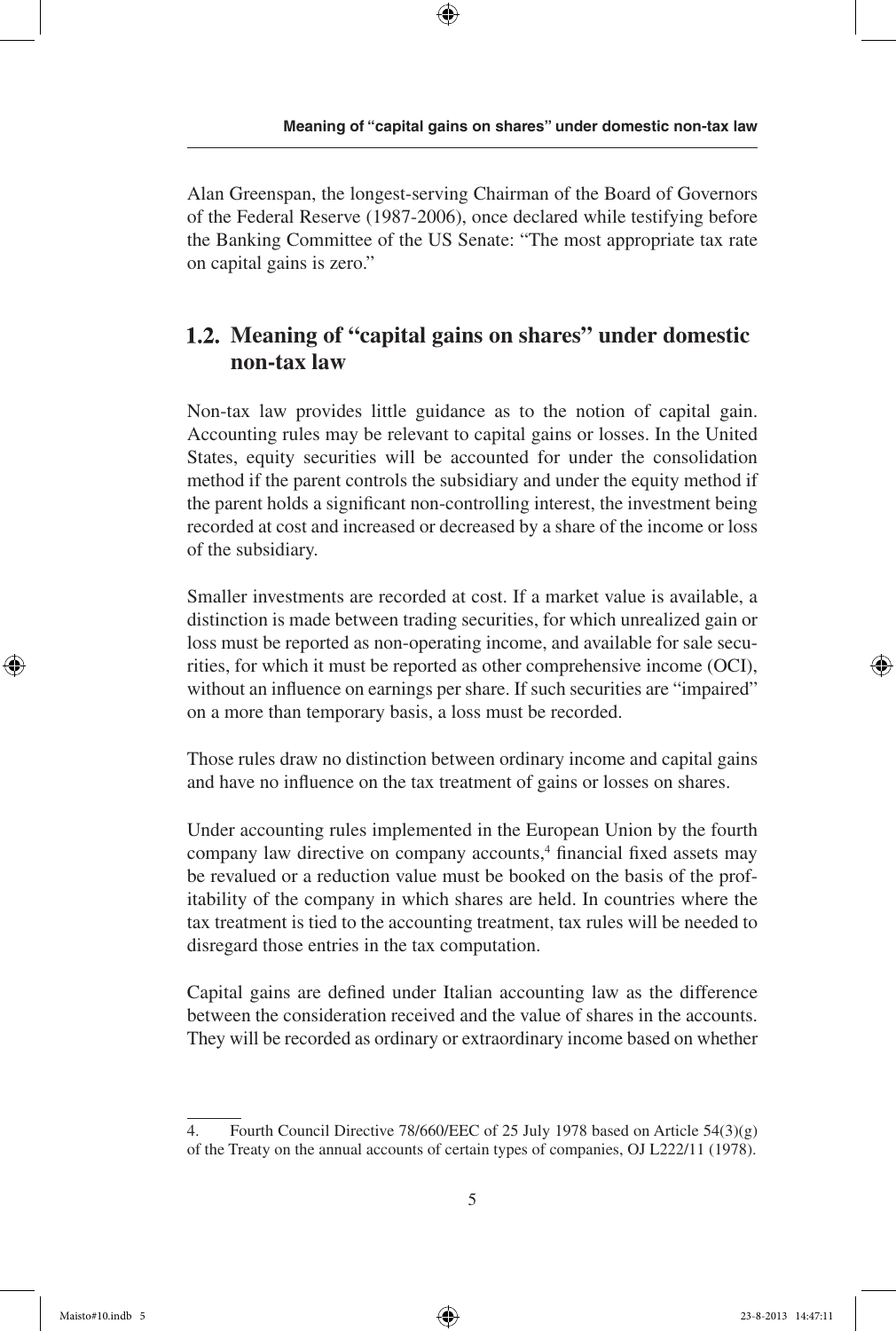or not they are produced by ordinary activity. In addition, shares must be booked as financial fixed assets or trading investments and this will determine the tax treatment of gains.

## **Meaning of "capital gains on shares" under domestic tax law**

## 1.3.1. Definition of capital gains on shares

The definition of a capital gain under US tax law is a model of clarity. A capital gain is a gain from the "sale or exchange" of a "capital asset" and is short term or long term depending on its holding period. Contrary to some tax regimes (e.g. Belgium), disposal will not include involuntary conversion. Capital assets are defined by exclusion of assets specifically listed, such as inventory.

Assets used in a trade or business are excluded because their treatment is more favourable to the taxpayer: if the year results in a net gain, it is treated as a capital gain; if it results in a net loss, ordinary income regime applies.

Under the Anglo-Saxon tradition, the metaphor of the fruit and the tree led to the taxation of periodic income, but not on the profit realized when disposing of the asset that was the source of the income. Capital gains have therefore been taxed at a later stage (United Kingdom, 1965; Canada, 1972; Australia, 1985).

Gains realized on the disposal of shares held in the carrying-on of a business of investing for profit or trading in shares will be considered as ordinary income, whereas the gain on shares held as "capital assets"<sup>5</sup> or "capital property"6 will benefit of a favourable capital gain treatment. The case law will often refer, in the poetic view of pioneers, to the concept of an "adventure or concern in the nature of trade" as the criterion of the distinction.

#### *Liquidation*

The liquidation of a company the shares of which are held by other companies raises two problems:

<sup>5.</sup> Australia.

<sup>6.</sup> Canada, section 54 (capital property) of the Income Tax Act (R.S.C., 1985, c. 1 (5th Supp.)) (ITA).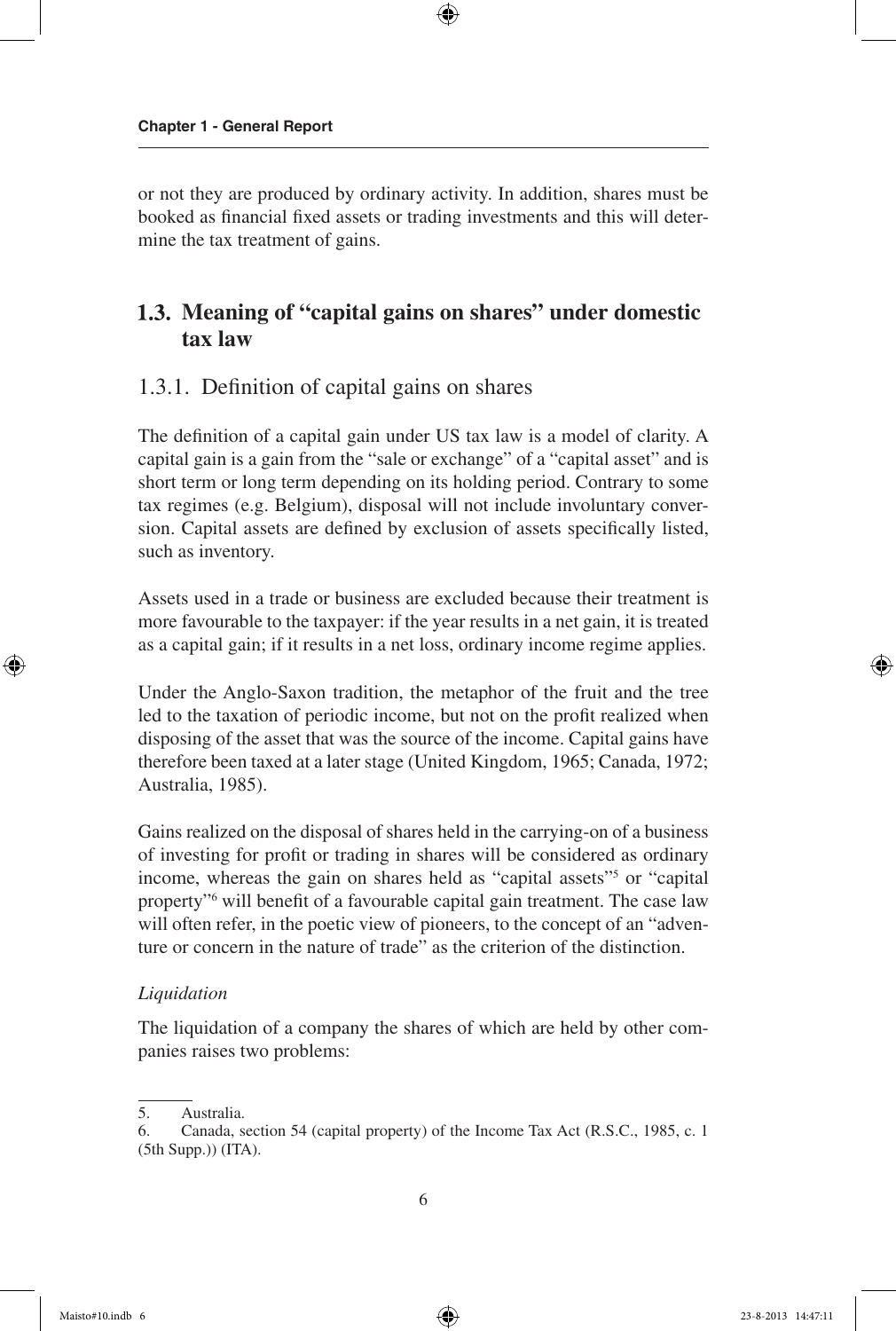- (1) Will the difference between the fair market value of the assets of the liquidated company and their accounting value be taxable to the liquidated company?
- (2) Will the corporate shareholders be taxed as if they had realized a capital gain or as if they had received a dividend?

In the United States, which follows the capital gain approach, the liquidating company is taxed and the corporate shareholders acquire the assets at fair market value. An exception is provided in favour of the liquidation of a subsidiary in the hands of its 80% parent: the liquidation is tax free to both companies and the parent takes the tax basis of the subsidiary in the assets transferred. This rule will not apply to a cross-border outbound liquidation.

Some countries adopt a mixed approach. The corporate shareholder that is not a trader realizes a capital gain to the extent that the distribution exceeds the cost base of the shares, but a dividend to the extent of a distribution representing assessable income of the liquidated company (Australia). In other countries, only the capital can be returned tax free; the excess is treated as a dividend (Canada).7

### *Business reorganizations*

Business reorganizations involve two types of capital gains: one to shareholders and one to the corporation itself. In the United States, mergers, demergers, contributions to capital and share exchanges can generally be accomplished in a tax-deferred manner (section 368 of the Internal Revenue Code (IRC)). Contributions in exchange for stock are tax exempt when the transferor controls the transferee after the exchange.

Share exchanges are generally tax exempt if the acquirer has an 80% control on vote or value of the subsidiary within 12 months.

A new provision enables the purchaser of shares of a target to be treated as if it had acquired the assets and to create in the assets a tax basis equal to their fair market value. The seller is treated as selling shares and realizing a capital gain or loss whereas the purchaser must pay the tax that the seller would have paid on any gain created by the deemed asset sale (section 338 of the IRC). If the reorganization takes place in a cross-border context, tax-free

<sup>7.</sup> Id. subsecs. 84(2) and 88(2). An exception applies where the shareholder is a Canadian parent corporation that owns at least 90% of the shares of the subsidiary, in which case the winding-up may occur on a tax-deferred basis (subsection 88(1)).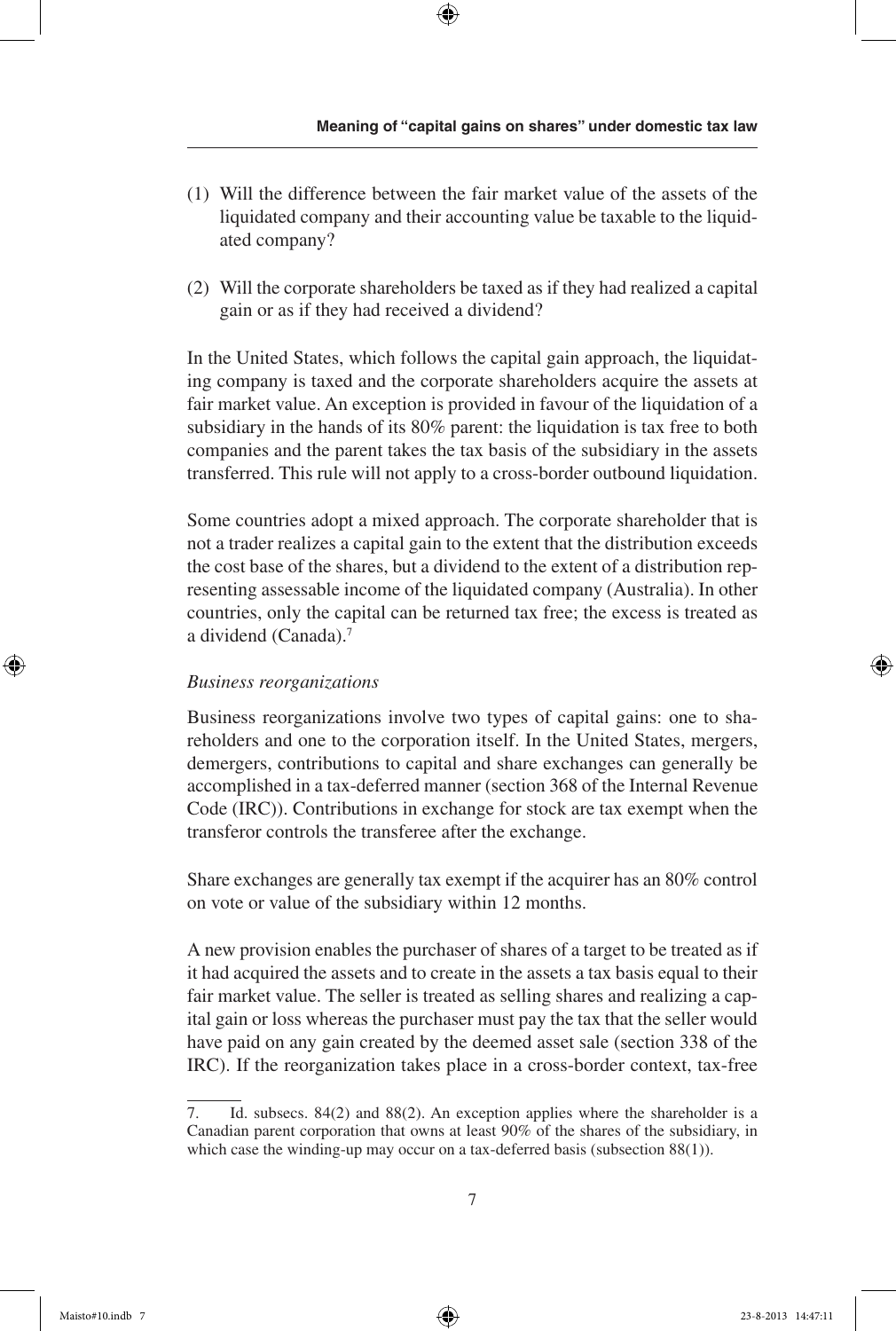treatment will be granted in some cases with a corresponding reduction in the basis of the shares for the computation of future capital gains (section 367 of the IRC). The section 338 election is attractive since the foreign company involved will not be subject to capital gains tax in the United States.

Entirely foreign reorganizations are generally without tax consequences in the United States, except in the case of controlled foreign corporations (CFFs).

In China, domestic reorganizations entail capital gains tax. Some exceptions are provided for cross-border reorganizations.

We refer to the specific report on reorganizations for further analysis (*see* chapter 6 of this volume).

## 1.3.2. Income tax treatment of capital gains on shares

#### 1.3.2.1. Participation exemption regimes

#### *Are dividends and capital gains subject to the same tax regime?*

In most countries, dividends and capital gains are subject to the same regime (e.g. Germany, Sweden and the Netherlands) and in particular they are eligible for the participation exemption, which relies in both instances on the intent to avoid double economic taxation of income.8 In other countries, the exemption on gains applies also to dividends, although conditions may differ. In Belgium, for instance, dividend exemption requires a minimum holding (10%), which is also the case for Luxembourg, which requires a minimum acquisition cost of EUR 6 million compared to the EUR 1.2 million required for dividends.<sup>9</sup> The taxable base may also be different. In Belgium, for instance, dividends are limitedly exempted to 95% of the distributed amount to reflect expenses relating to the participation while capital gains are entirely exempt.10 This discrepancy also applies in Norway.

<sup>8.</sup> This is only partially true for capital gains that may also reflect the effect of inflaa tion, future income or appreciation of assets so that in some countries the application of the participation exemption to gains and its rationale have been discussed and sometimes criticized.

<sup>9.</sup> The minimum cost of acquisition is an alternative to the minimum holding of 10%, which applies to both dividends and capital gains.

<sup>10.</sup> The rationale of this discrepancy may be found in the circumstance that the gains reflect an extraordinary item of income so that a lump-sum deductibility of costs based on the amount of the gain may prove to be arbitrary (*see* below in this section).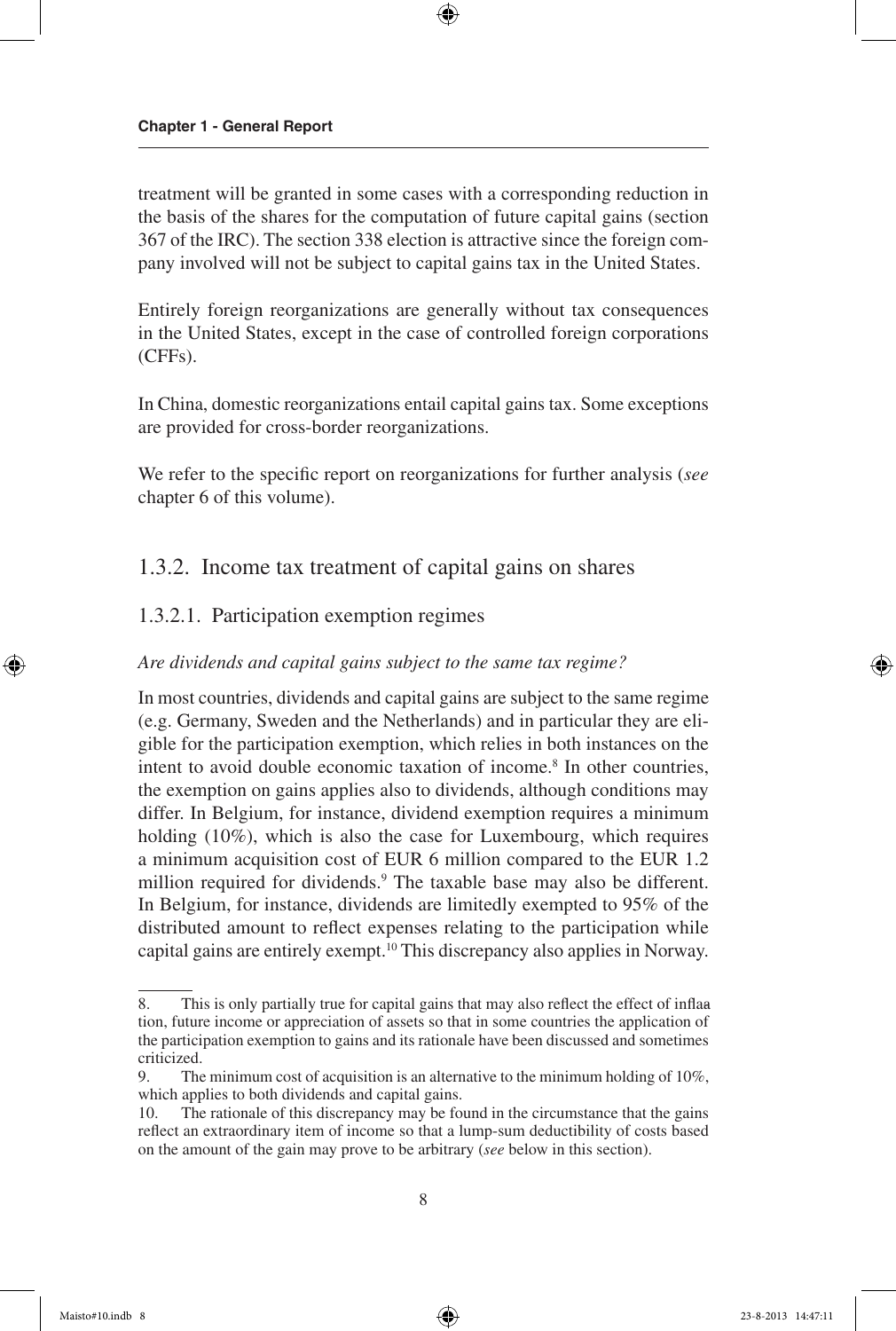Few countries (China, Japan) provide for a participation exemption regime only in respect of dividends, while subjecting capital gains to ordinary taxation.

### *Is the participation exemption the most appropriate method to eliminate double taxation on capital gains on shares?*

The participation exemption is widely used within the EU and EEA Member States and has become more widely adopted after the repeal of the imputation system, under which elimination of double taxation was eliminated on dividends through a dividend tax credit mechanism – which was then found contrary to EU law if not made available to non-resident shareholders. Indeed, Italy adopted the participation exemption both for dividends and gains in 2003 after the repeal of the imputation system. Other countries have also moved from the imputation system to the exemption system, namely Germany (2001), France (2004) and Finland (2005). It is worth noting that in all such countries the move from imputation to exemption was parallel to the move from taxation to exemption on capital gains. Sweden adopted exemption on dividends in 2000 and moved from taxation to exemption of capital gains shortly after in 2003.

Several domestic systems have shown a convergence of the tax regimes of both dividends and capital gains, which might suggest a review of the allocation of taxing rights under the OECD Model for which reference is made to chapter III at articles 10 (Dividends) and 13 (Capital gains). The move to exemption has also been experienced in other countries that previously applied other methods to eliminate economic double taxation, such as the RISK method (*Regulering av Inngangsverdi med Skattlagt Kapital*) in Norway under which the cost basis of shares was increased by the amount of retained earnings of the investee company. This mechanism, which was abolished in Norway in 2006, was discussed also in other countries (Italy) but it was found to present difficulties of application; particularly, some profits of the investee company may be subject to deferred taxation so that it would be difficult to keep track of when the corporate tax actually applies and correspondingly increase the tax cost of the shares for the corporate shareholder. In addition, if the investee company is not a resident of the state of the corporate shareholder, there might be difficulties to document the taxation of the profits in the foreign state provided that the rule of the increase of the tax cost of the shares for an amount equal to the taxed profits of the investee company should also apply to foreign companies to avoid exposure to EU criticism.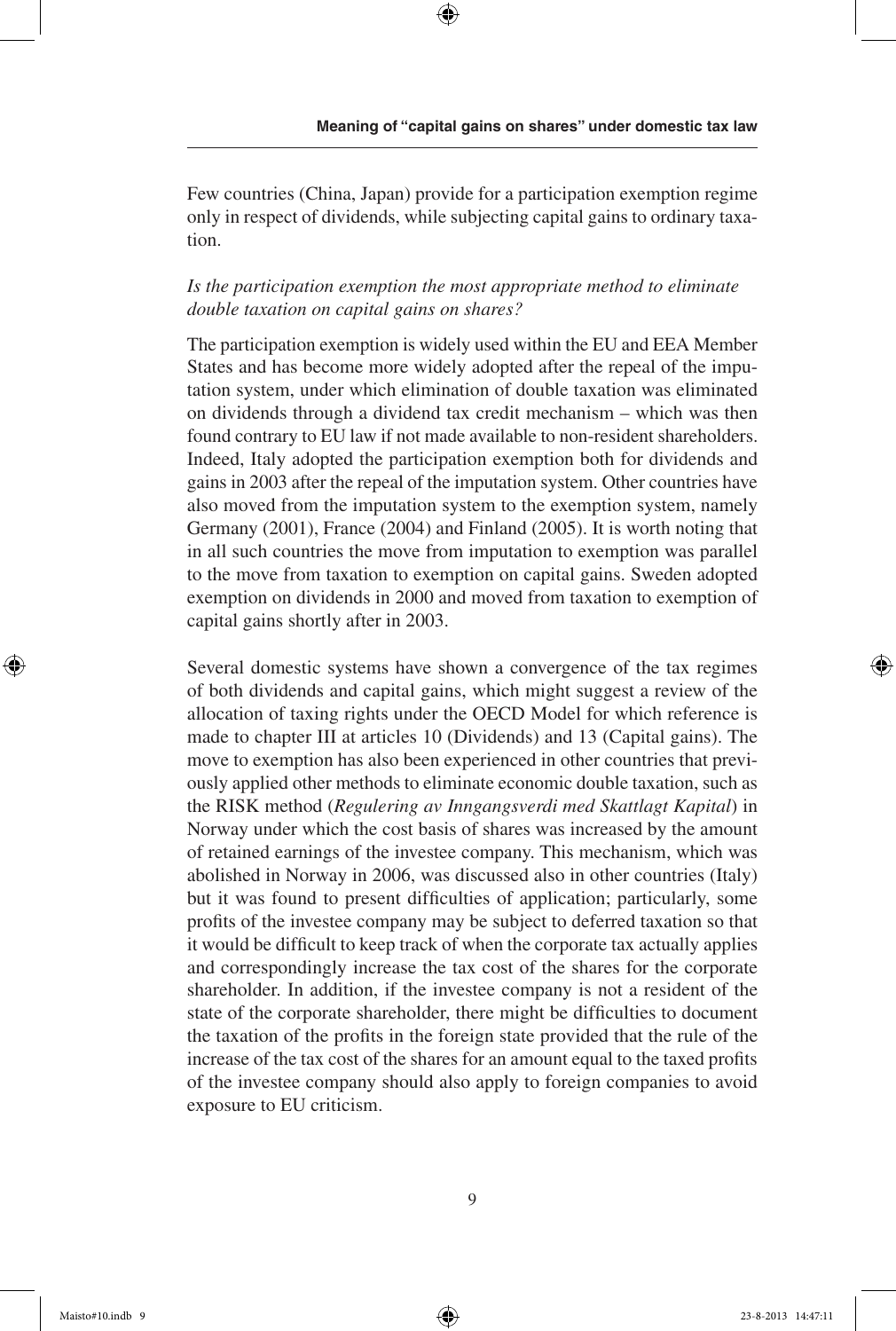In Australia, capital gains on foreign non-portfolio holdings are reduced by the active foreign business asset percentage of the foreign company at the time of disposal. The mechanism amounts to a reduction of the taxable gain and it may be wondered whether it conceptually falls within the family of participation exemption regimes. The exemption of gains on foreign shares only – which may also be found in Austria – indeed does not rely on the circumstance that gains reflect retained earnings that were subject to tax on the investee company, in which case exemption would have applied also to gains on domestic holdings. The exemption perhaps has to do with an incentive to outbound investment.

#### *Is the participation exemption regime subject to conditions? Is this desirable?*

Most participation exemption regimes provide for conditions either regarding the entity whose shares are being disposed of and/or the corporate shareholder. In principle, these conditions try to cope with a variety of goals: (i) avoid application of the exemption when the gain reflects the ordinary trading course of the business of the corporate shareholder, (ii) avoid application of the exemption to transfer of enveloped passive assets, (iii) make sure the exempted gain is the result of an effectively taxed income and (iv) prevent abusive application of the exemption targeting the "exempted gain" characterization as opposed to other classes of income.

The variety of goals is unlikely to be pursued successfully and indeed literature and case law indicate a material level of interpretative uncertainty and undesirable effects of the regime. The complexity is echoed by the proliferation of requisites which are sometimes redundant. Review of domestic legislations indicates six different requirements in Finland, five in Italy, the Netherlands and Australia and four in Austria, France and Sweden.

Most conditions do not seem helpful for the following reasons.

Some domestic legislation<sup>11</sup> requires the shares to have been shown as *fixed assets* in the balance sheet of the corporate shareholder for accounting purposes, which in principle should document the non-trading nature of the holding.

However, accounting rules look at the intention of the shareholder so that the balance sheet representation is open to great discretion (under only a

<sup>11.</sup> Italy, France.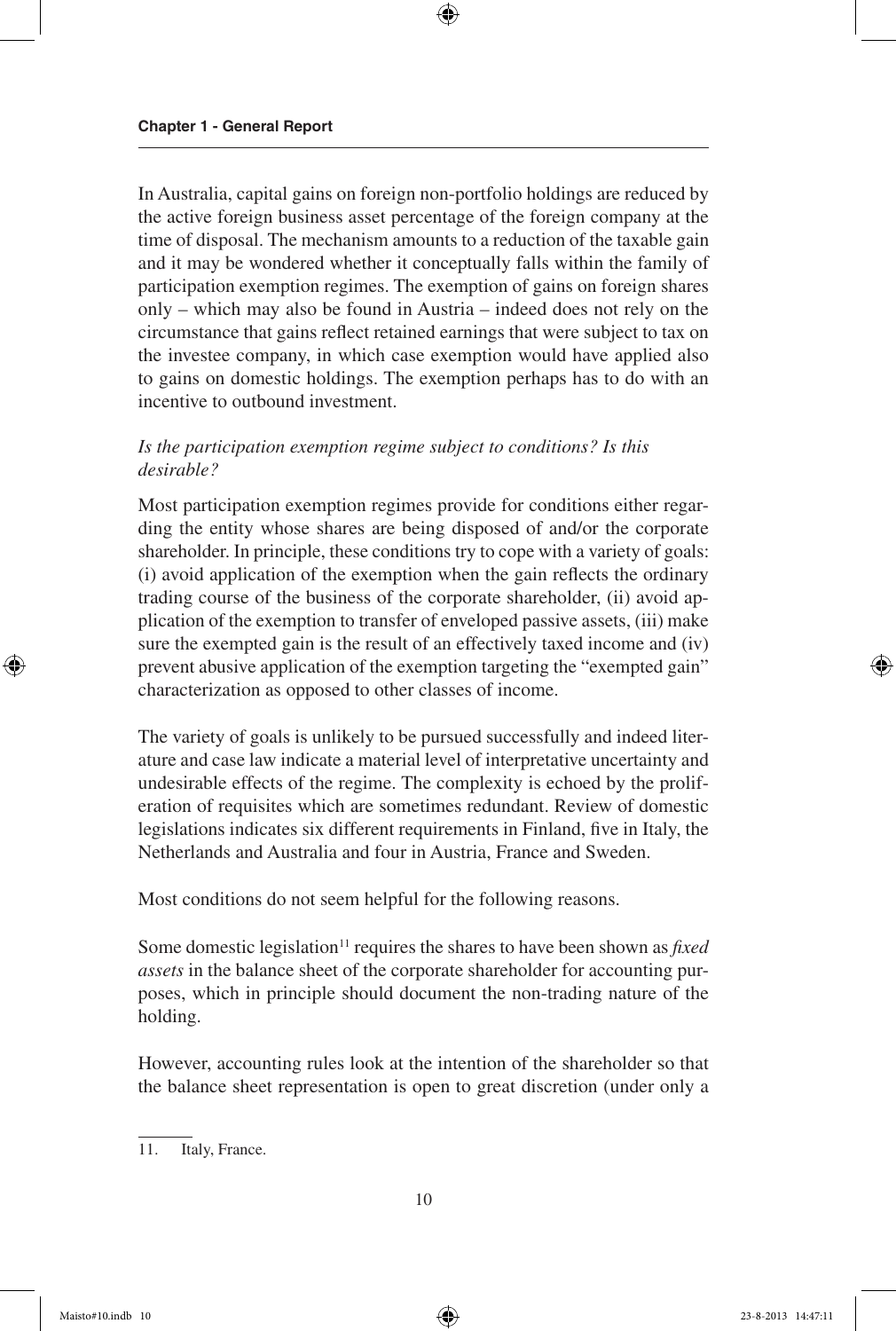few circumstances is there evidence as to the short selling nature of the investment, as may be the case when by-laws of the shareholder include expressly short selling as the primary purpose of the company or when upon the acquisition the purchaser entered into a firm commitment with a third party to resell the shares). It is not a coincidence that most legislations providing for the accounting condition of the shares being entered as fixed asset also provide for anti-abuse rules that permit the tax authorities to disregard balance sheet representation.12 The condition is therefore neither satisfactory for the revenue (the taxpayer has material discretion) nor for the taxpayer (who is exposed to uncertainty due to the application of antiabuse rules and has no possibility to provide evidence of the non-trading nature of the holding irrespective of its classification in the balance sheet). Some countries (e.g. Finland) make the participation exemption subject to the fixed asset condition, which, however, does not rely on the balance sheet representation. The excessive level of discretion and the difficulty to rely on the balance sheet entry is confirmed by the provisions which in some countries (e.g. Italy) permit applying anti-abuse rules to the balance sheet entry and characterize differently the nature of the holding regardless of the representation made by the taxpayer. Perhaps the balance sheet entry could remain as a negative condition only, so that the entry as a trading asset would by itself prevent the availability of the exemption, but not vice versa.

Other countries (e.g. the Netherlands) focus also on the activities conducted by the corporate shareholder to establish whether or not the holding reflects a long-term investment, which is a more effective criterion compared to the entry of the shares in the balance sheet. This condition applies also in Finland, although it is viewed as a condition separate and distinct from that of the long-term investment intention. The activity of the investee company is also relevant as it is viewed as a continuation of the activity of the corporate shareholder. Pointing to the corporate shareholder requires factual review, which may be less friendly to non-resident taxpayers and also to the tax authorities of the source country, which factor must be considered in drafting model legislation (the Netherlands have mitigated the issue through a generous interpretation of the condition, especially when the taxpayer is a foreign intermediate holding company). Documenting purpose and actual conduct of the business to benefit from exemption may indeed obstruct business transactions and increase the level of compliance and accordingly make audit and assessment more difficult to be administered.

<sup>12.</sup> In Italy, under the general anti-avoidance rule (article 37-*bis* of Presidential Decree 29 September 1973, 600) the tax authorities may deny the regime applicable to capital gains or losses on shares if the classification of those shares (as financial fixed assets or current assets) has been made solely for the purpose of achieving an undue tax advantage.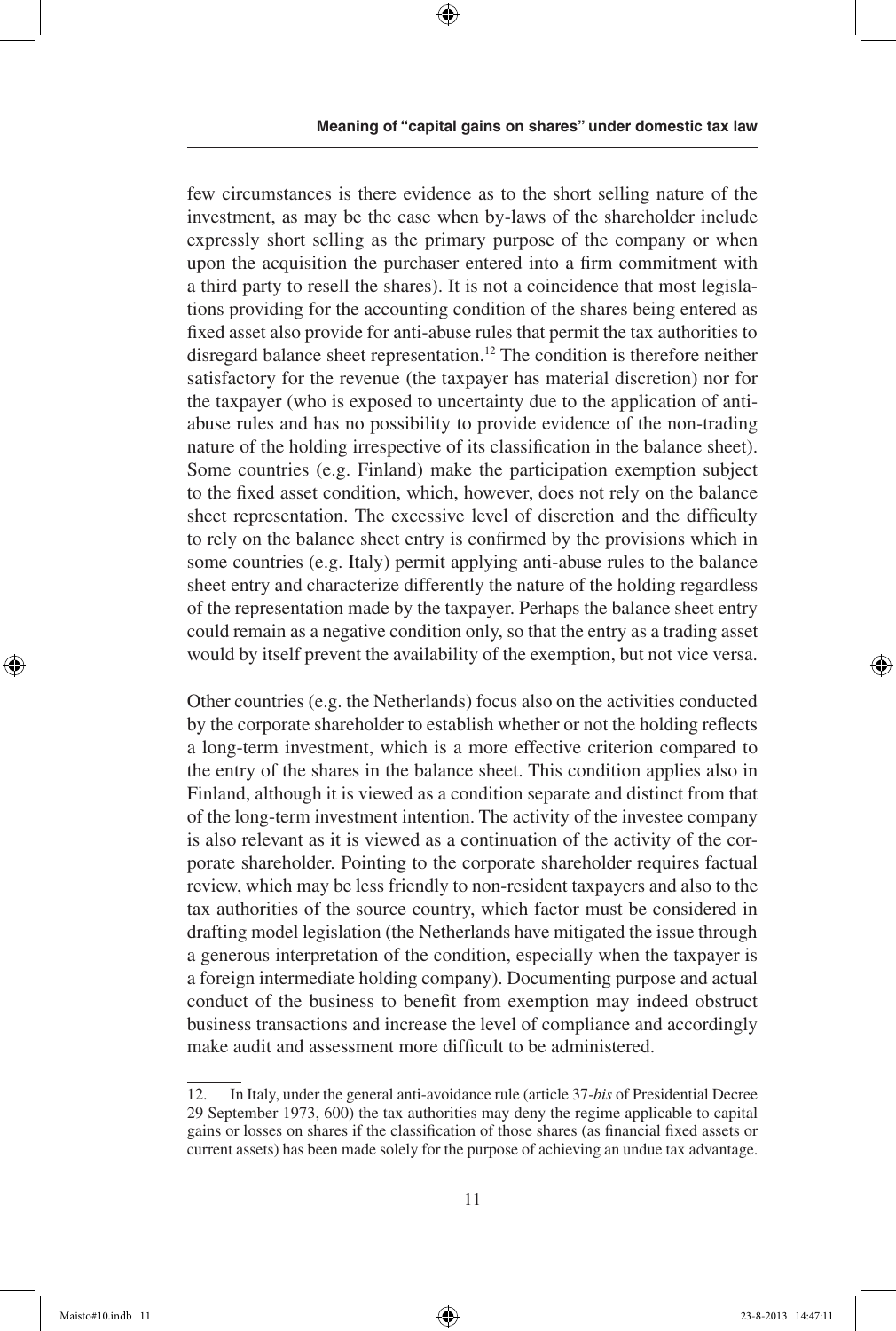Another condition is the *minimum holding*, which is reflected either in absolute terms (e.g. Luxembourg, which requires a minimum acquisition cost of EUR 6 million) or as a percentage of voting rights or share capital owned by the corporate shareholder (5% of share capital in the Netherlands and 10% of share capital in Luxembourg or in Sweden solely for gains on listed companies). This condition wants in principle to reflect the non-trading nature of the holding on the assumption that a material investment or the holding of significant voting rights or capital expresses the long-term nature of the investment. Under some legislation the minimum threshold includes indirect holdings (the Netherlands) and the participation exemption continues to apply for 3 years following the lowering of the holding below the minimum to the extent that the shares have been held for at least 1 year. Interestingly, the law acknowledges that shares remain eligible for the participation exemption even after partial disposal, namely when the threshold is no longer met.13 The minimum holding also seems rather arbitrary and indeed the percentage of holding varies from country to country, which difference is not justified by the different tax systems.

Another condition is the *holding period* that may be found in Belgium, Finland, France, Luxembourg and Sweden (for listed investee companies only) and which may vary from 1 (Belgium and Luxembourg) to 2 years (France). In Belgium, the condition was included only recently following criticism on the loss of revenue resulting from the absence of any limitations. In principle, the condition should also ensure that shares have not been held for trading. However, there are arguments to conclude that the holding period condition might be avoided. Firstly, trading business could be dealt with by special provisions (e.g. Belgium, which, however, also maintains the holding period condition). In addition, situations exist in which the failure to meet the holding period condition does not reflect an abusive transaction and it is unreasonable that the corporate shareholder cannot rebut the presumption and obtain the participation exemption regime. The non-proportionality of the condition has been raised in the context of VAT grouping, but the European Court of Justice (ECJ) found the condition reasonable (it held that a 1-year holding period was not excessive).<sup>14</sup> The concept of "stability" of the investment (as opposed to the intention to hold a participation for speculative purposes) is also referred to by the Fourth Council Directive

<sup>13.</sup> Art. 13(6) Corporate Income Tax Act 1969. The participation regime remains available for a period of 3 years.

<sup>14.</sup> IT: ECJ, 22 May 2008, Case C-162/07, *Ampliscientifica Srl, Amplifin SpA v. Ministero dell'Economia e delle Finanze, Agenzia delle Entrate*, ECJ Case Law IBFD.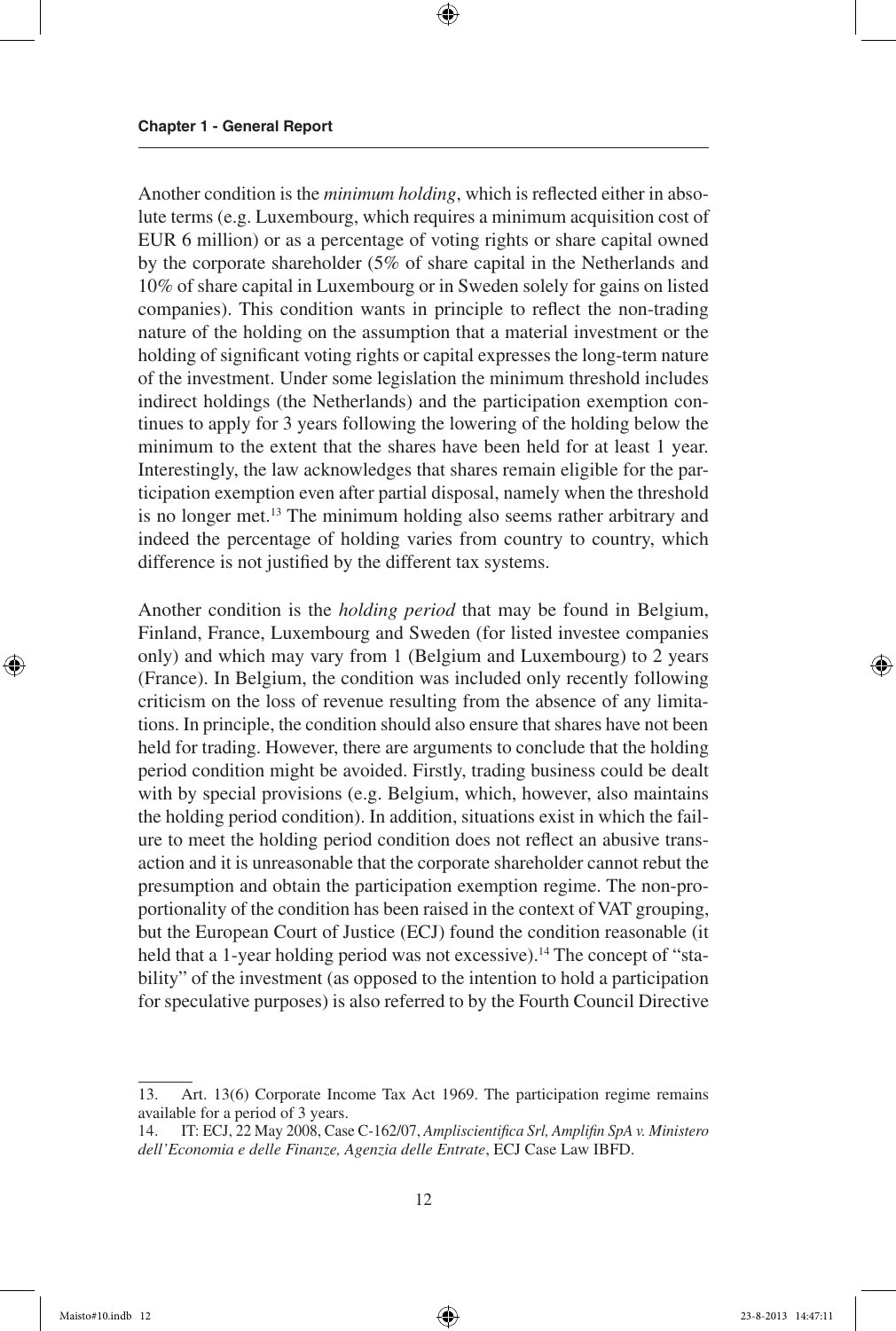on annual accounts,<sup>15</sup> which defines "participating interests" as those holdings that were acquired in order to contribute, by creating a "durable link", to the participated company's activities. However, no minimum holding period is required and the existence of an intention to create a "durable link" is presumed for holdings above a certain thresholds (fixed by the Member States, which may not exceed  $20\%$ ).<sup>16</sup>

It is therefore desirable not to include the condition or to make it subject to contrary evidence or to consider it as a safe harbour condition (meeting the holding period makes the shareholder eligible for the participation exemption, but not meeting the holding period does not automatically exclude the application of the exemption).

Another condition frequently adopted in participation exemption regimes is the *nature of the business of the investee company*, which ideally should prevent the application of the relief method to mere transfers of assets that are enveloped in a company without any business activity (e.g. gains on shares of passive real estate companies are excluded from exemption in Italy and Finland). However, the borderline between business and passive investment is sometimes difficult to draw in a legislative provision. This is shown by the variety of situations which might fall under a restrictive interpretation and be unduly denied the relief. In Italy, for instance, it is intensely debated whether preparatory activities meet the business test: the tax authorities' position, according to which the active business test is not met until the activity described in the company's statute has been effectively started,<sup>17</sup> has been opposed by domestic tax courts, who gave relevance to preparatory works carried out by investee companies for the integration of the active business test.<sup>18</sup>

In some countries, the regime applies solely to taxable persons meeting certain *legal form requirements of the shareholder*. This is the case in Norway, which applies the requirement also to non-resident taxpayers that need to have a legal form which is similar to the domestic legal forms for which the

<sup>15.</sup> Fourth Council Directive 78/660/EEC of 25 July 1978 based on Article 54(3)(g) of the Treaty on the annual accounts of certain types of companies, OJ L222/11 (1978). 16. Article 17: "For the purposes of this Directive, 'participating interest' shall mean rights in the capital of other undertakings, whether or not represented by certificates, which, by creating a durable link with those undertakings, are intended to contribute to the company's activities. The holding of part of the capital of another company shall be presumed to constitute a participating interest where it exceeds a percentage fixed by the Member States which may not exceed 20 %."

<sup>17.</sup> Parliamentary interrogation 5-01695 of 29 July 2009.

<sup>18.</sup> Provincial Tax Commission of Cagliari, 404 of 17 December 2010.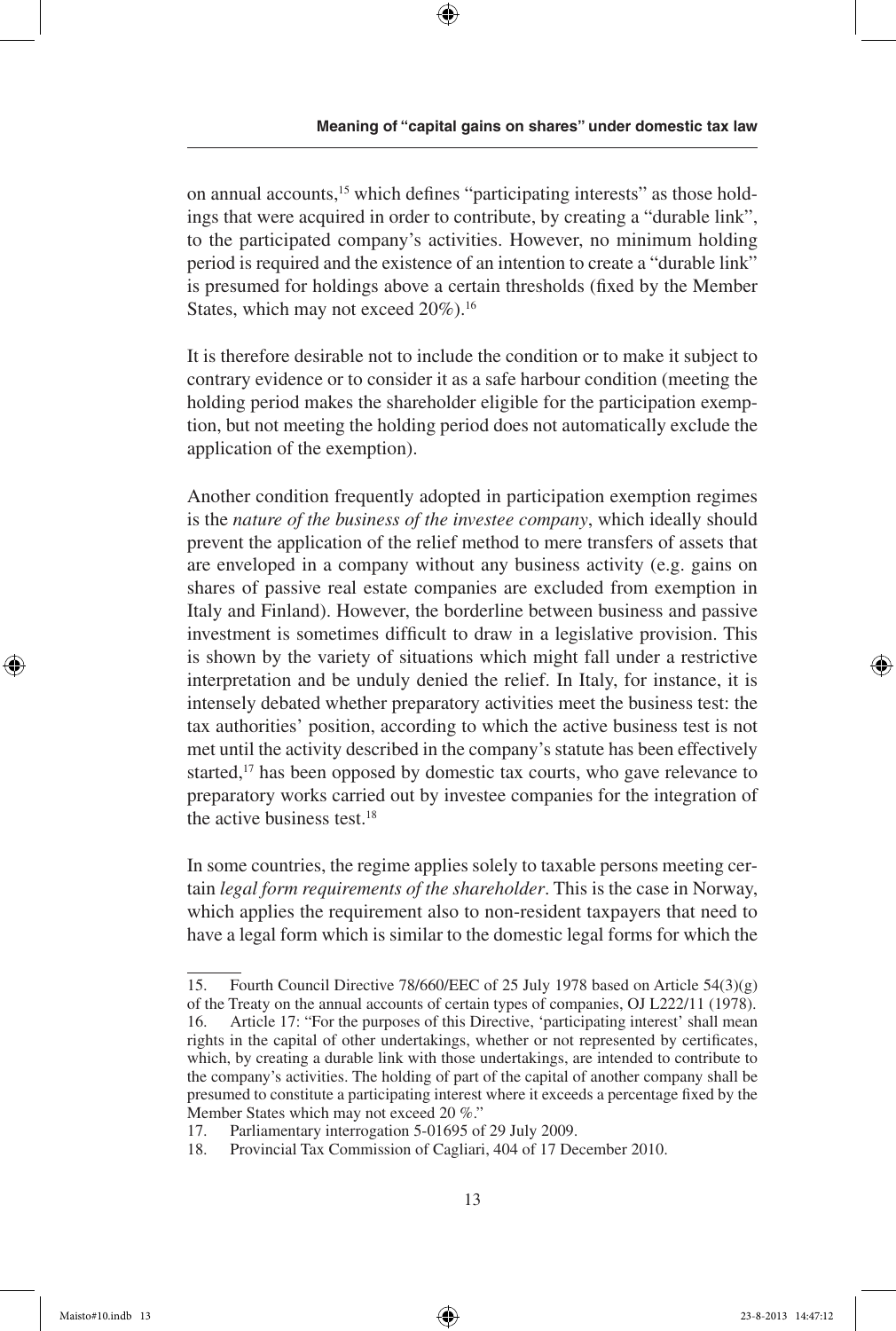participation exemption applies (a similarity test for non-resident shareholders also applies ain Sweden). In Finland, non-transparent partnerships are not eligible entities, although they are subject to corporate tax while gains on partnerships fall under the exemption in Sweden as from 2010. Also, private equity investors are excluded from the exemption regime regardless of the legal form they have adopted. This is due to the alleged nature of trading investment of their holdings, but this view is not shared by other countries that rely on the balance sheet representation which may permit private equity investors to show their holdings as fixed assets.

Capital gains on shares held in foreign resident companies are also eligible for the participation exemption (e.g. Norway) but under such circumstances *the foreign entity must not be subject to a low-tax regime*, otherwise the rationale of the participation exemption to avoid double taxation of income would be frustrated. In some countries, when such low-tax regime applies, the participation exemption remains available to the extent that the foreign entity meets a business test requirement (Netherlands; Norway, where the exemption applies if the low-tax country is also an EEA country). As mentioned earlier, the participation exemption in Australia is available solely on gains relating to non-resident holdings.

It is worth noting that the Primarolo Report listing the domestic tax rules which may represent harmful tax competition included participation exemption regimes that exempt the gain and permit the deduction of capital losses arising on the same holdings.<sup>19</sup> A recommendation not to grant exemption to gains on shares when the investee company is subject to a low-tax regime was included in the OECD Harmful Tax Competition Report of 1998.

The participation exemption regimes may therefore include legislations which establish no conditions (Germany only excludes banks and financial intermediaries) and others which require either minimum threshold and/or holding period and/or business activity test. It is worth noting that Germany and France which belong to these two different systems and that Germany in the Green Book, which the two countries have published on a common

<sup>19.</sup> The list included the following regimes that have been subsequently amended in the respective countries: the 1929 company's regime in Luxembourg, the Dutch participation exemption regime, the Gibraltar tax regime laid down by the Gibraltar 1992 Companies, the Austrian regime, the Danish regime and the Austrian tax exemption regime.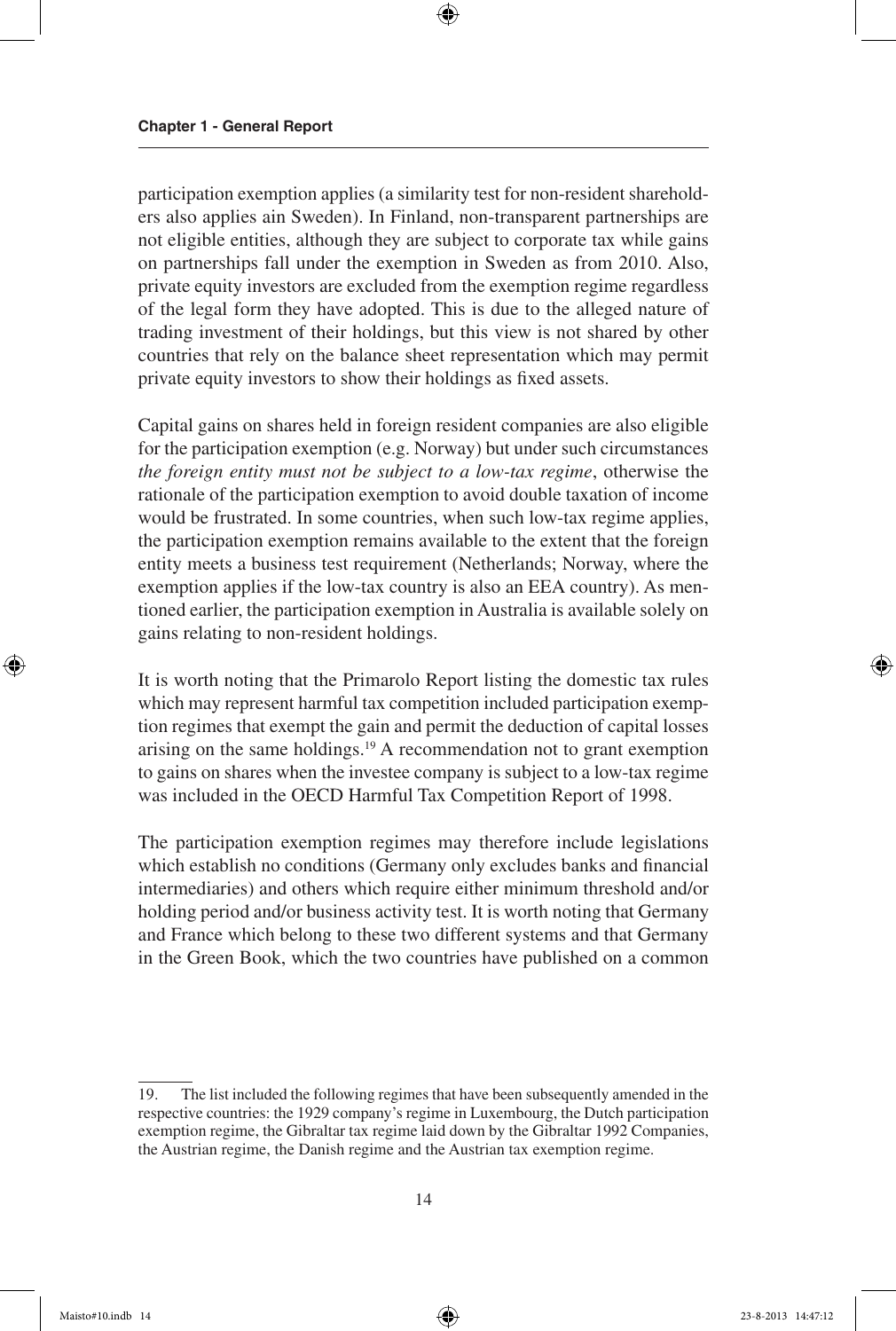tax basis to be adopted in the future considers – for dividends – following the French approach and including a minimum holding as one condition for the exemption.<sup>20</sup> This trend may be equally followed for capital gains.

In conclusion, a model participation exemption regime should grant relief subject to the sole condition that the profits of the investee company have been subject to corporate tax. Special rules should be applied to trading companies. In this respect, the minimum holding should be used as a safe harbour only so that a company engaged in trading of shares could also be eligible for the participation exemption on shares that have been held for a minimum period.

The above-mentioned model legislation is adopted by the EU Commission's CCCTB proposal, $21$  which applies the exemption (article 11(d) of the Proposal) but indeed requires the investee company not to be subject to a low-tax regime (article 73 of the Proposal) and denies the exemption to trading assets and liabilities (article 23(3) of the Proposal).

#### *Should the gain be entirely exempt from taxation?*

Capital gains on shares are totally exempt in Austria, Belgium, Finland, Luxembourg, the Netherlands, Norway and Sweden. However, in some countries the consistency between taxation of gains and taxation of dividends makes it such that in most countries gains are subject to a 95% exemption which is intended to reflect non-deductibility of costs relating to an asset (the shares) that derives exempt income. This is the situation under the laws of Italy and Germany, which reflect the non-deductibility in a lump-sum taxation of the gain. In France, the amount of gains that is taxable is equal to 12% of the gross capital gain (it has been recently increased from 5% of the net capital gain to 10% of the net capital gain and finally 12% of the gross capital gain as from 1 January 2013). All these countries have applied the rule applying to dividends, which are also exempt with the exception of a limited percentage that is taxable to reflect non-deductibility of related expenses.

<sup>20.</sup> Paragraph 2.3.4.1 of the *Livre vert sur la coopération franco-allemande* – *Points de convergence sur la fiscalité des entreprises* (Feb. 2012).

<sup>21.</sup> Proposal for a Council Directive on a Common Consolidated Corporate Tax Base (CCCTB), COM(2011) 121/4, EU Law IBFD.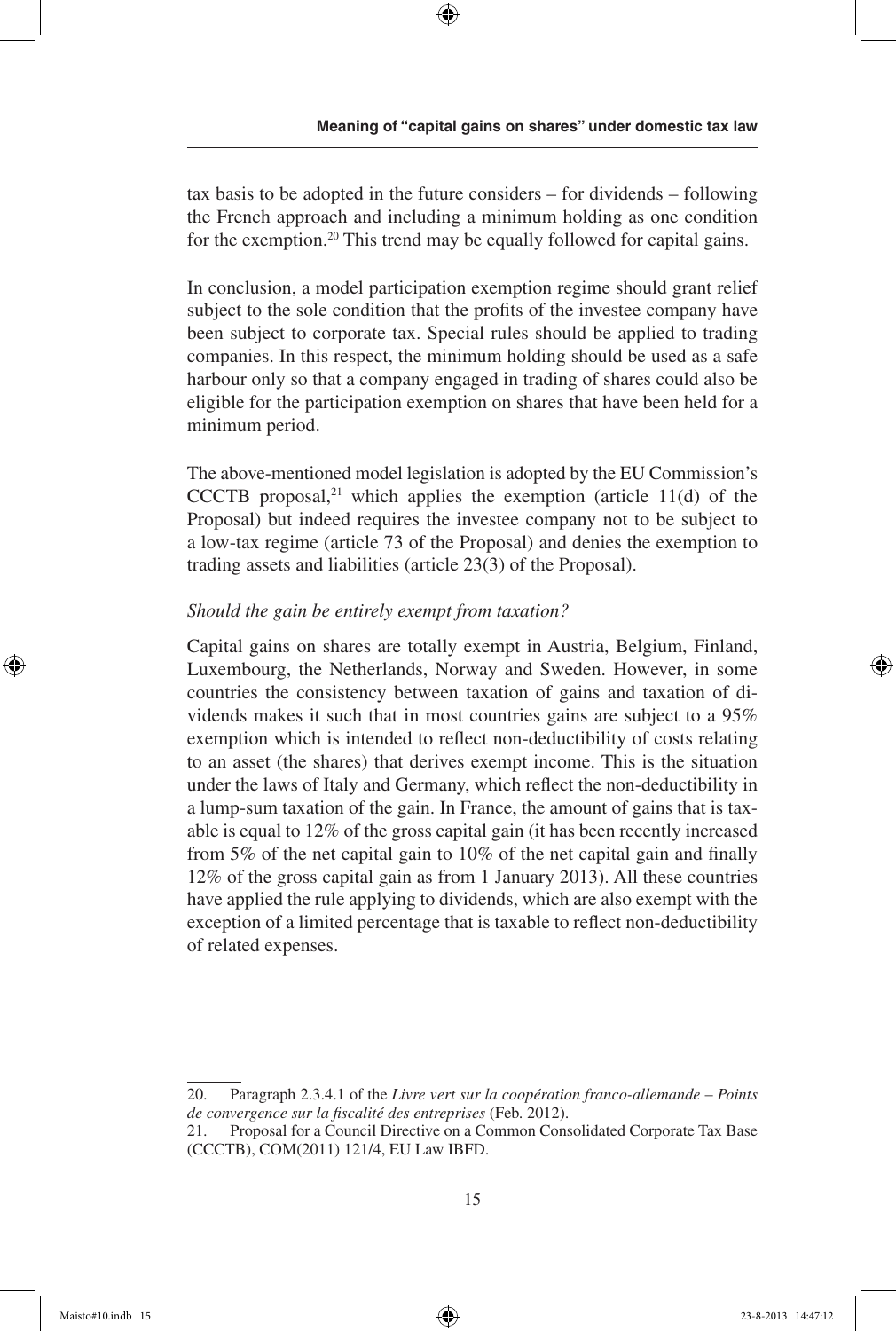In Norway, the taxability of the capital gains was limited to 3% of the gain and equally applied to dividends. Recently, the taxation was abolished for capital gains and also for dividends paid to another group entity to secure elimination of double taxation within the same group.

The non-deductibility aspect has become a controversial issue in several countries under dividend taxation: firstly, it is unrelated to the ability to pay principle insofar as it is a non-rebuttable presumption, so that taxpayers are prevented from documenting a lower amount of expenses relating to the assets that generated the exempt income (i.e. the shares) and it discriminates non-resident corporate shareholders with no PE in the source state as they have no expenses in such state. Furthermore, it creates undesirable cascade effects when a corporate chain includes several companies and domestic law does not contemplate group consolidation (taking into account that some consolidation regimes – Italy is one example – do not permit consolidation of dividend income exclusively for reasons of revenue loss).22 These cascade effects occur when the gain is then distributed as a dividend and also subject to the limited taxation in those countries that also provide for a limited taxation of such income to reflect non-deductible expenses.

The same argument applies equally to capital gains. It is odd that this controversial provision finds its origin in the Parent-Subsidiary Directive, which permits<sup>23</sup> Member States to establish the amount of non-deductible costs relating to the dividends on a lump-sum basis equal to 5% of the dividend actually paid in. The issue becomes more interesting and perhaps doubtful when Member States increase the portion of gain to be subject to corporate tax. This is the case of France, which, as stated earlier, increased that portion from 5% to 10% and then to 12% of the gross capital gain. The higher the amount of taxable gain, the greater the departure from the purpose of the provision to reflect non-deductibility into partial taxation of the dividend. To the extent that the partial taxation of the gain reflects the legislature's intention to tax part of the gain rather than providing for non-deductible

<sup>22.</sup> The Italian consolidation regime was amended in 2007 (article 1(33)(s) of Law 244 of 2007) to eliminate the tax neutrality regime that was initially provided for dividend flows within the consolidation area.

<sup>23.</sup> EU Parent-Subsidiary Directive (recast) (2011): Council Directive 2011/96/EU of 30 November 2011 on the Common System of Taxation Applicable in the Case of Parent Companies and Subsidiaries of Different Member States, EU Law IBFD, art. 4(3): "Each Member State shall retain the option of providing that any charges relating to the holding and any losses resulting from the distribution of the profits of the subsidiary may not be deducted from the taxable profits of the parent company. Where the management costs relating to the holding in such a case are fixed as a flat rate, the fixed amount may not exceed 5 % of the profits distributed by the subsidiary."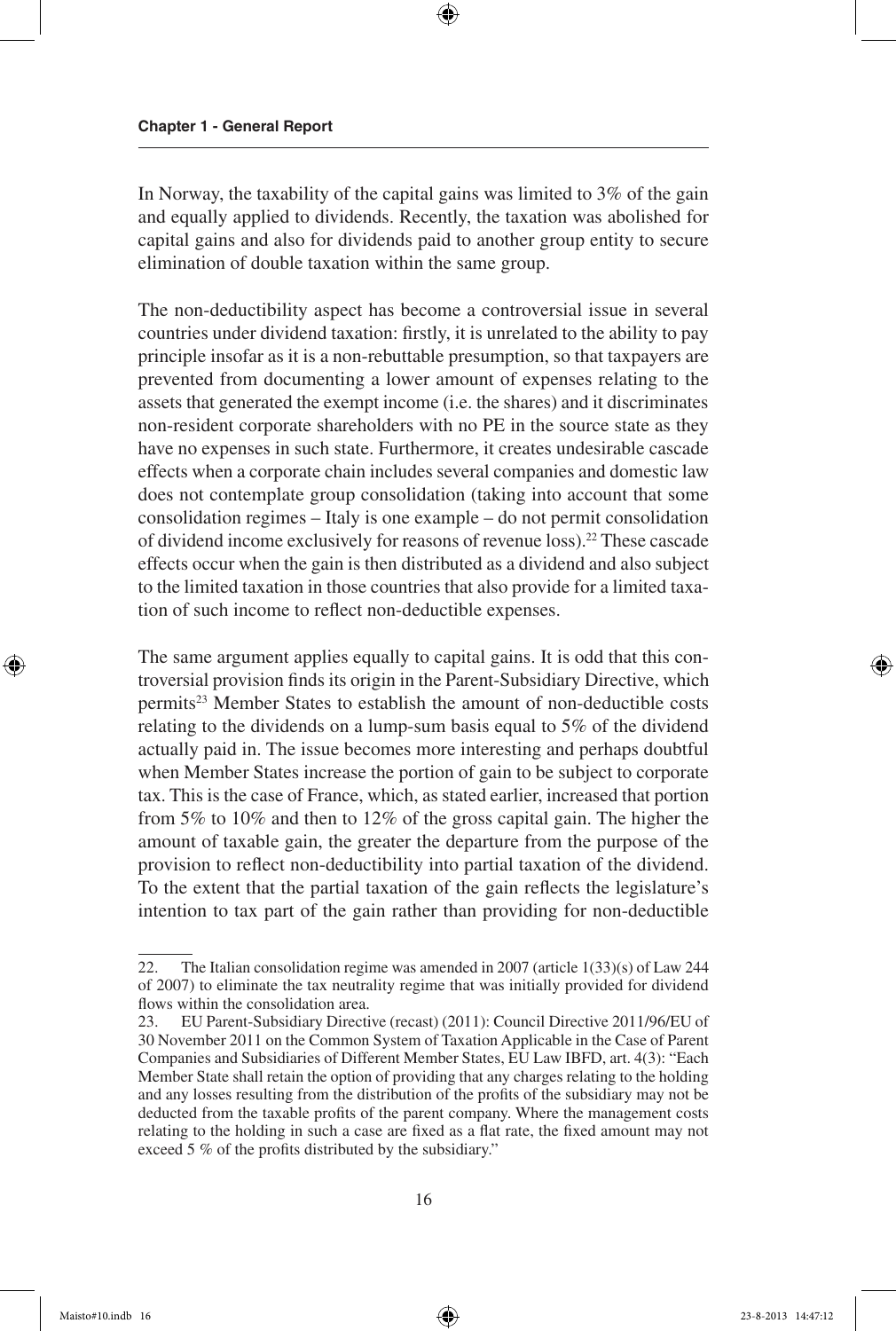expenses, then partial taxation becomes compatible with EU law and the argument of a restriction on the non-resident shareholder who is unable to deduct expenses no longer becomes an issue.

This aspect raises the further point as to whether domestic legislation modelled on secondary EC law may fall under the jurisdiction of the ECJ taking into account that its case law so requires when Member States in shaping domestic law other than rules implementing secondary EU legislation openly and expressly take inspiration from EU provisions (*see* e.g. *Leur-Bloem* (Case C-28/95).<sup>24</sup> Indeed, the provision of the Parent-Subsidiary Directive provides that, "Where the management costs relating to the holding in such a case are fixed as a flat rate, the fixed amount may not exceed 5% of the profits distributed by the subsidiary." The provision does not indicate if the election by the Member State includes the non-rebuttable presumption under which the corporate shareholder may not document the expenses to obtain a lower non-deductibility of the expenses. In its proposal for amendments to the Parent-Subsidiary Directive submitted in 2003,<sup>25</sup> the European Commission suggested reformulating article 4(2) to allow parent companies to prove the actual management costs incurred if lower than 5% in order to reduce the amount of non-deductible costs. However, such provision has not been included in the approved text of Directive 2003/123/EC of 22 December 2003 amending the Parent-Subsidiary Directive. It is interesting to note that such possibility has been included in the Commission's CCCTB Proposal with respect to costs incurred in relation to income that is exempt under article 11.26

<sup>24.</sup> NL: ECJ, 17 July 1997, Case C-28/95, *A. Leur-Bloem v. Inspecteur der Belastingdienst/ Ondernemingen Amsterdam 2*, ECR 1997 I-04161, ECJ Case Law IBFD, para. 27: "[T] he Court has repeatedly held that it has jurisdiction to give preliminary rulings on questions concerning Community provisions in situations where the facts of the cases being considered by the national courts were outside the scope of Community law but where those provisions had been rendered applicable either by domestic law or merely by virtue of terms in a contract (see, as regards the application of Community law by domestic law, Dzodzi and Gmurzynska-Bscher, cited above; Case 166/84 Thomasdünger [1985] ECR 3001; Case C-384/89 Tomatis and Fulchiron [1991] ECR I-127 and, as regards the application of Community law by the effect of contractual provisions, Case C-88/91 Federconsorzi [1992] ECR I-4035 and Case C-73/89 Fournier [1992] ECR I-5621, all those cases being hereinafter referred to as 'the Dzodzi line of cases'). In those cases, the provisions of domestic law and the relevant contractual terms, which incorporated Community provisions, clearly did not limit application of the latter*.*"

<sup>25.</sup> Proposal for a Council Directive amending Directive 90/435/EEC on the common system of taxation applicable in the case of parent companies and subsidiaries of different Member States, COM/2003/0462 final of 29 July 2003.

Art. 14(1) Proposal for a Council Directive on a Common Consolidated Corporate Tax Base (CCCTB): "The following expenses shall be treated as non-deductible: … (g)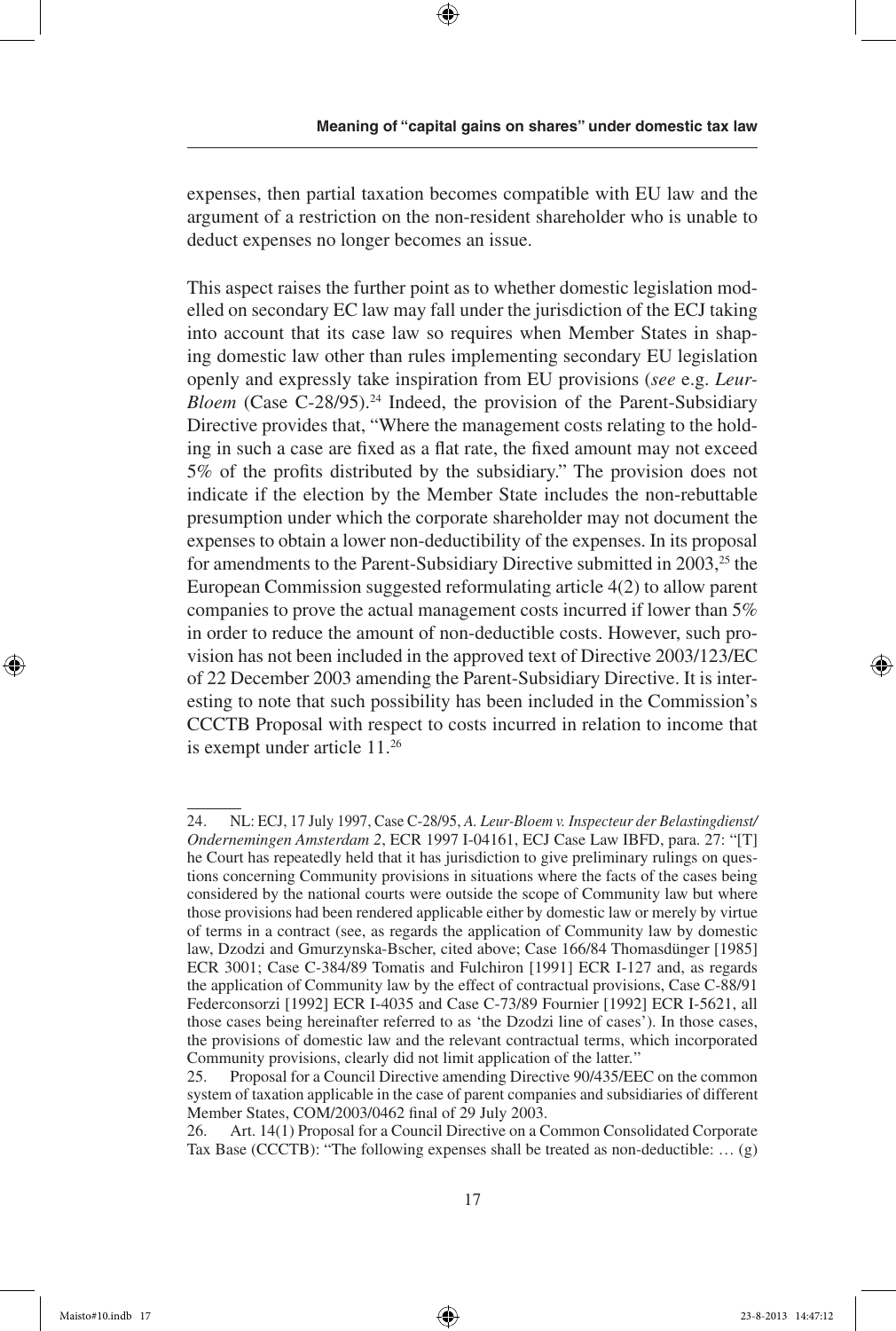There are additional reasons to dislike the 5% mechanism for capital gains as it is more difficult to correlate the lump-sum expenses to the amount of extraordinary income such as a gain on shares. In addition, unlike dividends, the disposition of shares may trigger a loss and for this reason the loss should be deductible for at least 5%.

The 5% non-deductibility also creates distortions in some countries as items of expense incurred under the alienation are either added to the historical cost of acquisition or alternatively included in the current deductible expenditures.

Moreover, the 5% non-deductibility rule does not seem to be justified by the need to prevent an erosion of the tax base as the revenue deriving therefrom seems to be negligible. For example, in Italy, the tax revenue derived in 2010 from the taxation of 5% of capital gains subject to the participation exemption regime amounts to less than EUR 150 million.<sup>27</sup>

For all these reasons, the exemption should be clear from conditions and provide a choice for the corporate shareholder to elect for the non-deductible expenses to be itemized rather than being determined on a lump-sum basis.

#### *Taxation of gains realized by non-resident shareholders*

In the Netherlands, the restriction has been lifted as a result of an infringement procedure initiated by the EU Commission so that taxation of gains realized by non-resident corporate shareholders is subject to tax solely if the purpose of the holding is to permit the avoidance of Dutch tax by a third party. Anti-abuse rules provide for taxation of the gain realized by a non-resident shareholder although the domestic participation exemption regime would apply to residents. This is so in Luxembourg, which provides that such gains on major shareholdings in a Luxembourg company are taxable if the shareholder had been a resident in Luxembourg for more than 15 years and moved residence outside Luxembourg in the 5 years preceding the date of the disposal. There may be doubts as to the compatibility of this provision with EU law provided that the taxpayer may not demonstrate that the change of residence was not made for the purpose of avoiding tax otherwise due on the disposal.

costs incurred by a company for the purpose of deriving income which is exempt pursuant to Article 11; such costs shall be fixed at a flat rate of 5% of that income unless the taxpayer is able to demonstrate that it has incurred a lower cost."

<sup>27.</sup> EUR 144,366,000.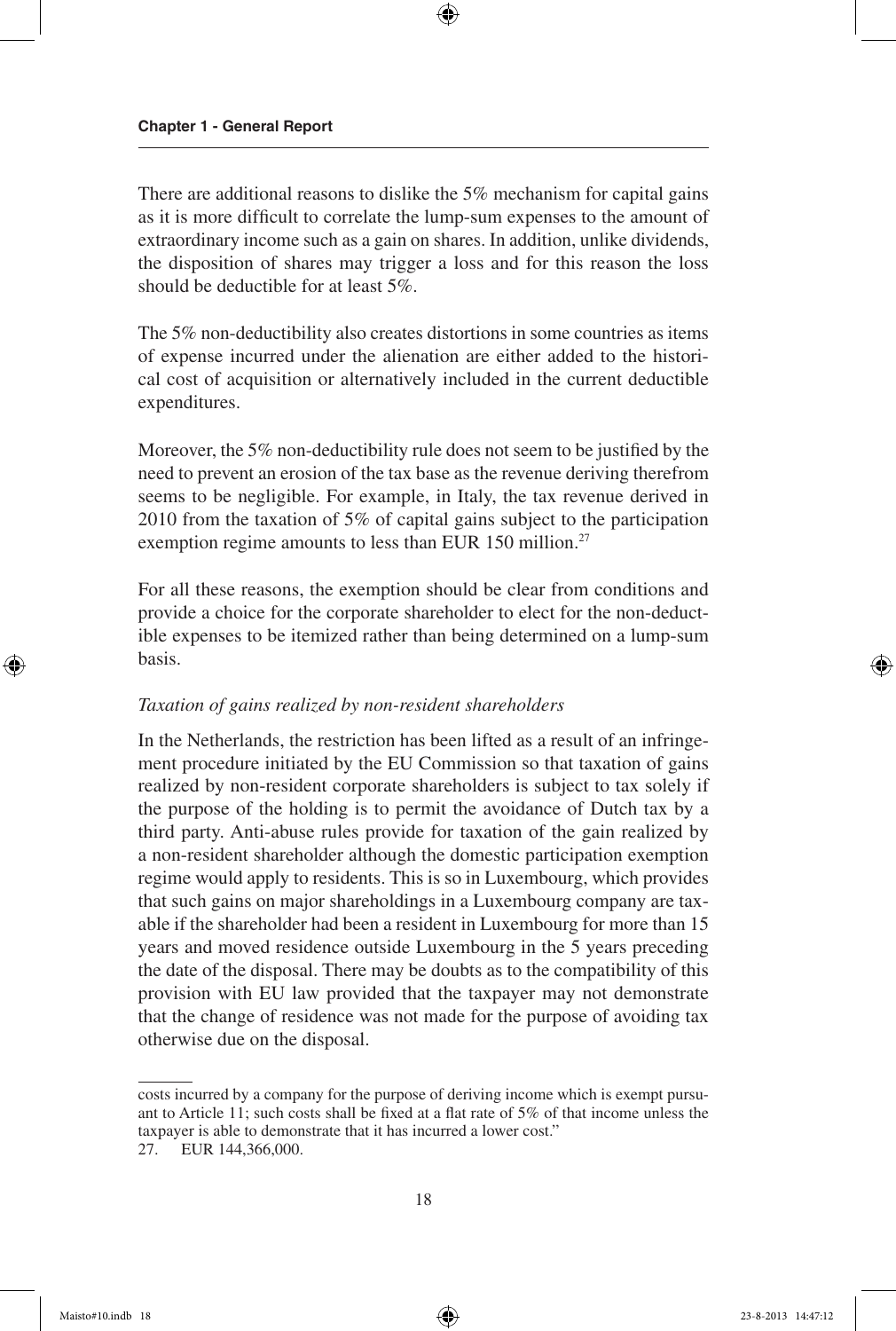In Norway, non-residents having no permanent establishment (PE) in Norway are exempt from tax on capital gains realized on shares either in Norwegian or non-Norwegian resident companies.

## 1.3.3. Capital losses on shares – Tax deductibility and anti-abuse rules relating to dividend arbitrage schemes

## 1.3.3.1. Deductibility

### *Ring-fencing*

In countries where capital gains are taxable to corporations, capital losses will be ring fenced, i.e., they will be deductible only from capital gains and not from ordinary income. They may be carried forward, either without limit (Australia, Canada)<sup>28</sup> or during a limited period (United States, 5 years). Sometimes, they may be carried back for a stated period (United States, Canada, 3 years).

## 1.3.3.2. Non-deductibility

In countries where capital gains on some categories of shares are exempt totally or partially, non-deductibility of capital losses will generally be the rule: the tax treatment of capital gains and capital losses is symmetrical.

Peculiarities must be noted in various tax systems.

In Austria, a difference exists between the treatment of capital gains and losses in the domestic field and in the international field. Capital gains on domestic shares being taxed at a 25% flat rate, losses on such shares must be prorated in the 7 years following their realization. The international participation exemption, applicable if the participation reaches 10%, extends to capital gains and excludes the deduction of capital losses. Deduction is allowed, however, for definite losses after they have been reduced by exempted profits of the previous 5 years: they are then prorated over 7 years. In addition, a corporation may opt during the year of purchase in respect of foreign participations for the tax regime of domestic capital gains and losses.

28. Sec. 111(1)(b) ITA.